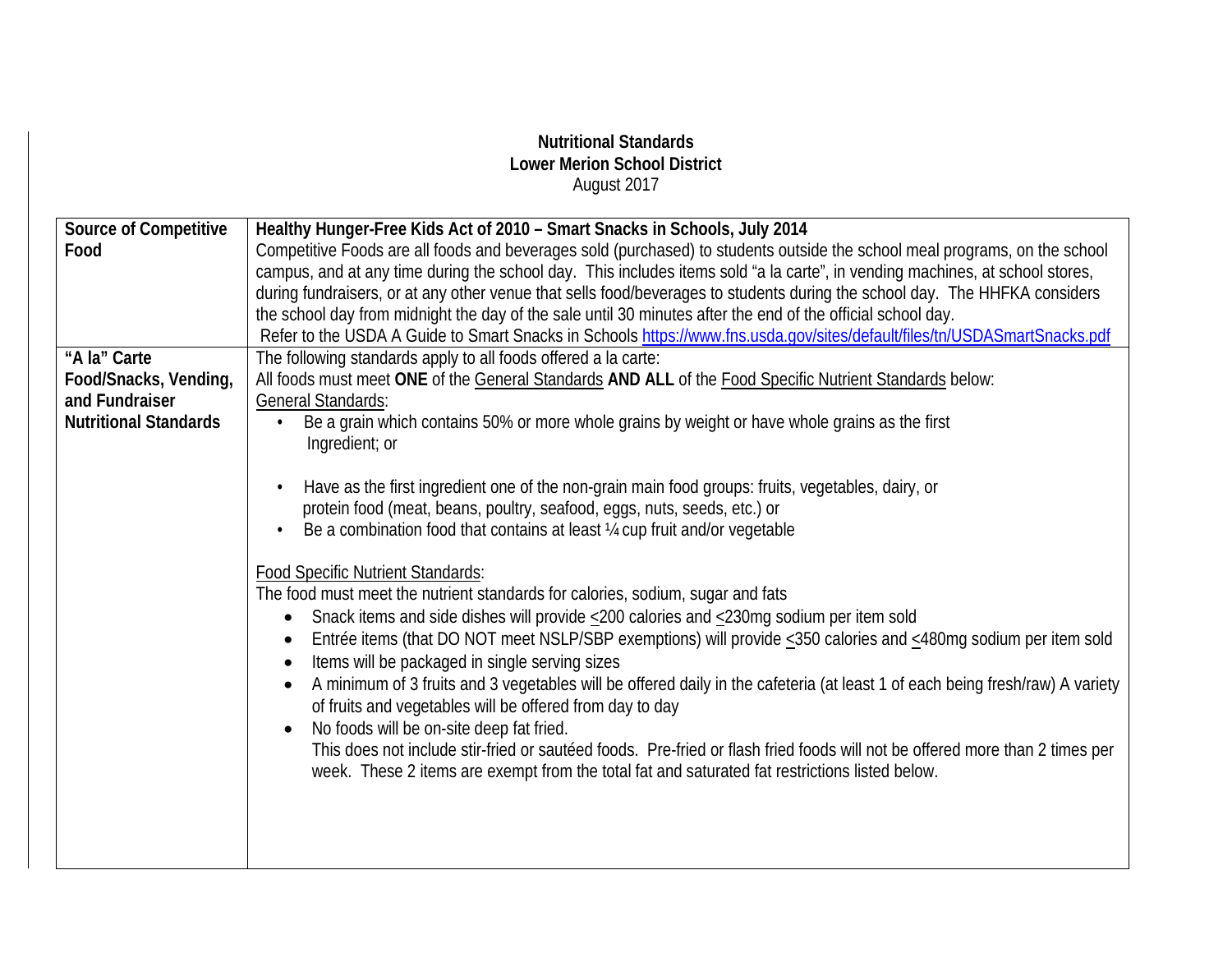|                        | In addition all food items will contain:                                                                                                                                                                                                                                                                                                                    |                          |               |                                                                                                                          |  |  |
|------------------------|-------------------------------------------------------------------------------------------------------------------------------------------------------------------------------------------------------------------------------------------------------------------------------------------------------------------------------------------------------------|--------------------------|---------------|--------------------------------------------------------------------------------------------------------------------------|--|--|
|                        | $\leq$ 35% of calories from total fat(excluding nuts, seeds, nut butters, reduced fat cheeses and seafood)                                                                                                                                                                                                                                                  |                          |               |                                                                                                                          |  |  |
|                        | <10% of calories from saturated fat (excluding reduced fat cheeses)                                                                                                                                                                                                                                                                                         |                          |               |                                                                                                                          |  |  |
|                        | <35% sugar by weight (excluding naturally occurring sugars and low fat yogurts) and added sugar will not be listed as                                                                                                                                                                                                                                       |                          |               |                                                                                                                          |  |  |
|                        | the first ingredient                                                                                                                                                                                                                                                                                                                                        |                          |               |                                                                                                                          |  |  |
|                        | Minimal to no trans fatty acids                                                                                                                                                                                                                                                                                                                             |                          |               |                                                                                                                          |  |  |
|                        | $\bullet$                                                                                                                                                                                                                                                                                                                                                   |                          |               |                                                                                                                          |  |  |
|                        | Marketing, pricing and nutrition education strategies will be used to encourage the selection of foods meeting these standards<br>K-5 will not offer more than 8 a la carte items (exclusive of fruits and vegetables). These items will not contain peanuts or tree<br>nuts nor will they be produced in a plant known to manufacture peanuts or tree nuts |                          |               |                                                                                                                          |  |  |
|                        |                                                                                                                                                                                                                                                                                                                                                             |                          |               |                                                                                                                          |  |  |
|                        |                                                                                                                                                                                                                                                                                                                                                             |                          |               |                                                                                                                          |  |  |
|                        |                                                                                                                                                                                                                                                                                                                                                             |                          |               | Foods of Minimal Nutritional Value (USDA regulation 7CFR210 and 220) will not be available anytime during the school day |  |  |
| "A la" Carte Beverages | Vary by grade level:<br><b>Beverage Types</b>                                                                                                                                                                                                                                                                                                               |                          |               | <b>High School</b>                                                                                                       |  |  |
|                        |                                                                                                                                                                                                                                                                                                                                                             | <b>Elementary School</b> | Middle School |                                                                                                                          |  |  |
|                        |                                                                                                                                                                                                                                                                                                                                                             |                          |               |                                                                                                                          |  |  |
|                        | Water -                                                                                                                                                                                                                                                                                                                                                     |                          |               |                                                                                                                          |  |  |
|                        | Plain with or without carbonation                                                                                                                                                                                                                                                                                                                           | No Limit                 | No Limit      | No Limit                                                                                                                 |  |  |
|                        | Milk $-$                                                                                                                                                                                                                                                                                                                                                    |                          |               |                                                                                                                          |  |  |
|                        | Unflavored Low-Fat, unflavored fat-                                                                                                                                                                                                                                                                                                                         | 8 fl oz                  | 120Z          | 12 <sub>0</sub> z                                                                                                        |  |  |
|                        | free, or flavored fat-free                                                                                                                                                                                                                                                                                                                                  |                          |               |                                                                                                                          |  |  |
|                        | Juice -                                                                                                                                                                                                                                                                                                                                                     |                          |               |                                                                                                                          |  |  |
|                        | 100% fruit or vegetable juice, with or<br>without carbonation                                                                                                                                                                                                                                                                                               | 8 fl oz                  | 120Z          | 120Z                                                                                                                     |  |  |
|                        |                                                                                                                                                                                                                                                                                                                                                             |                          |               |                                                                                                                          |  |  |
|                        | Diluted Juice -                                                                                                                                                                                                                                                                                                                                             |                          |               |                                                                                                                          |  |  |
|                        | 100% fruit or vegetable juice diluted<br>with water, with or without                                                                                                                                                                                                                                                                                        | 8 fl oz                  | 12 fl oz      | 12 fl oz                                                                                                                 |  |  |
|                        | carbonation and with no added                                                                                                                                                                                                                                                                                                                               |                          |               |                                                                                                                          |  |  |
|                        | sweeteners                                                                                                                                                                                                                                                                                                                                                  |                          |               |                                                                                                                          |  |  |
|                        |                                                                                                                                                                                                                                                                                                                                                             |                          |               |                                                                                                                          |  |  |
|                        | Low-and No-Calorie Beverages (High                                                                                                                                                                                                                                                                                                                          |                          |               | 12 fl oz or less- "Lower Calorie"                                                                                        |  |  |
|                        | School Only)<br>Low- and no-calorie beverages, with                                                                                                                                                                                                                                                                                                         |                          |               | Maximum 40 calories/8 fl oz. Max 60<br>calories/12 fl oz (equivalent to                                                  |  |  |
|                        | or without caffeine and/or                                                                                                                                                                                                                                                                                                                                  |                          |               | 5calories/oz)                                                                                                            |  |  |
|                        | carbonation; calorie free, flavored                                                                                                                                                                                                                                                                                                                         |                          |               | 20 fl oz or less - "No Calorie" Less                                                                                     |  |  |
|                        | water                                                                                                                                                                                                                                                                                                                                                       |                          |               | than 5 calories/8oz Max 10cal/20oz                                                                                       |  |  |
|                        |                                                                                                                                                                                                                                                                                                                                                             |                          |               |                                                                                                                          |  |  |
|                        | Caffeine<br>$\bullet$                                                                                                                                                                                                                                                                                                                                       |                          |               |                                                                                                                          |  |  |
|                        |                                                                                                                                                                                                                                                                                                                                                             |                          |               | Only caffeine-free beverages allowed for elementary and middle school students.                                          |  |  |
|                        | b. Foods and beverages that contain trace amounts of naturally-occurring caffeine substances, such as                                                                                                                                                                                                                                                       |                          |               |                                                                                                                          |  |  |
|                        | chocolate milk, are exempt.                                                                                                                                                                                                                                                                                                                                 |                          |               |                                                                                                                          |  |  |
|                        | c. Caffeine-containing products are not prohibited in high schools.                                                                                                                                                                                                                                                                                         |                          |               |                                                                                                                          |  |  |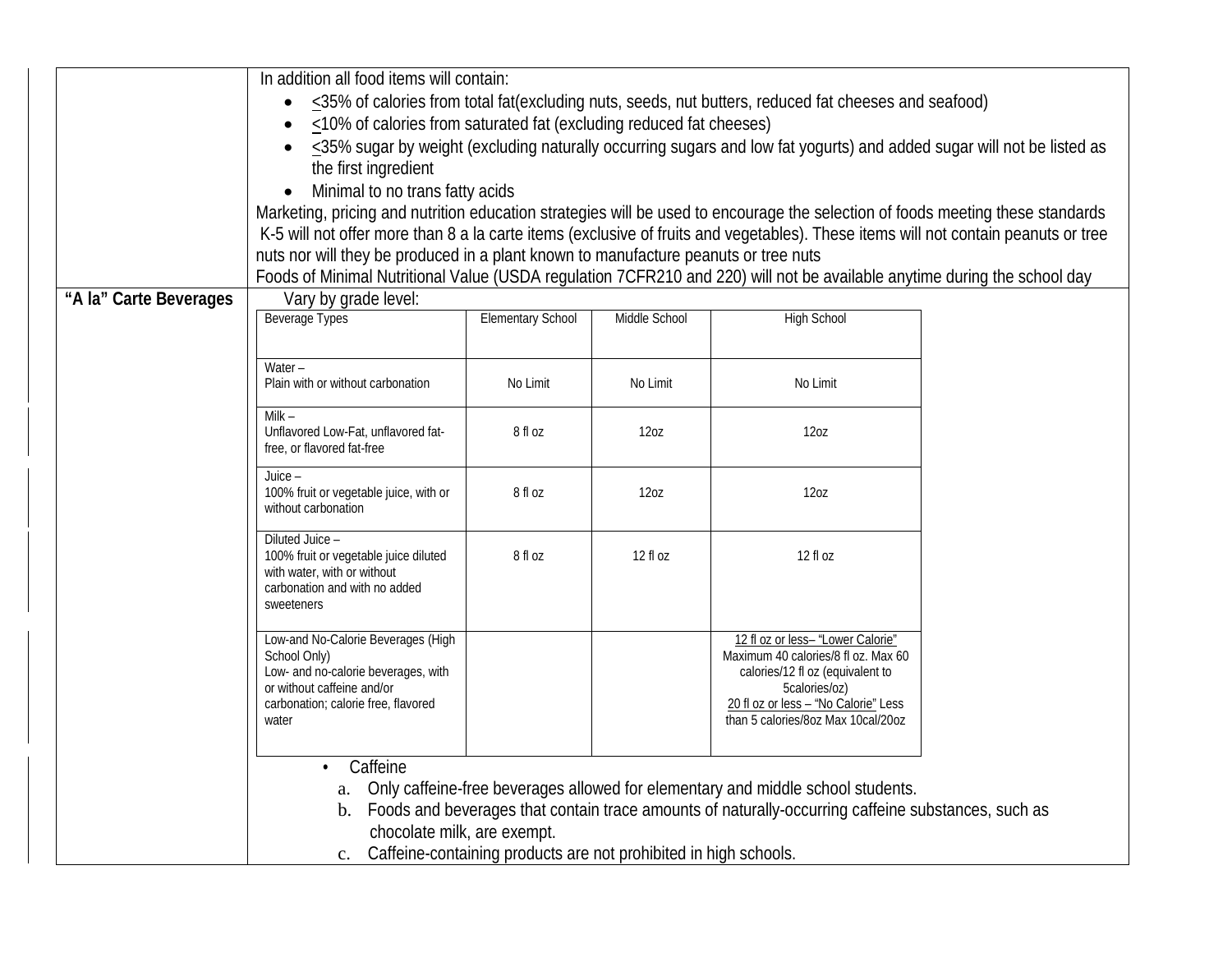| <b>Fundraisers</b> | The Nutritional Standards as listed above.<br>A fundraiser is considered an event that includes an activity where currency/token/tickets, etc. are exchanged for the<br>sale/purchase of a product in support of school or school-related activities. Examples include: bake sales, candy bar sales.<br>These standards apply to fundraisers sold during the school day. The school day is from midnight the night<br>before to 1/2 hour after the end of the official school day<br>Non-food fundraisers and food fundraisers that meet the requirements of the Smart Snack Standards do not<br>require an exemption<br>a. May be sold for fundraising purposes on the school campus during the school day without limit on frequency<br>Exempt fundraisers:<br>All requests for exempt fundraisers must be submitted in advance to the building Principal. All fundraisers must be approved in<br>advance by the building Principal and may not exceed one school week in duration.<br>a. May not be sold in the food service area during the meal period.<br>b. Elementary and Middle Schools (per building) are allowed a maximum of 5 exempt fund raisers per year<br>c. High Schools (per building) are allowed a maximum of ten exempt fundraisers per year |
|--------------------|--------------------------------------------------------------------------------------------------------------------------------------------------------------------------------------------------------------------------------------------------------------------------------------------------------------------------------------------------------------------------------------------------------------------------------------------------------------------------------------------------------------------------------------------------------------------------------------------------------------------------------------------------------------------------------------------------------------------------------------------------------------------------------------------------------------------------------------------------------------------------------------------------------------------------------------------------------------------------------------------------------------------------------------------------------------------------------------------------------------------------------------------------------------------------------------------------------------------------------------------------------------------|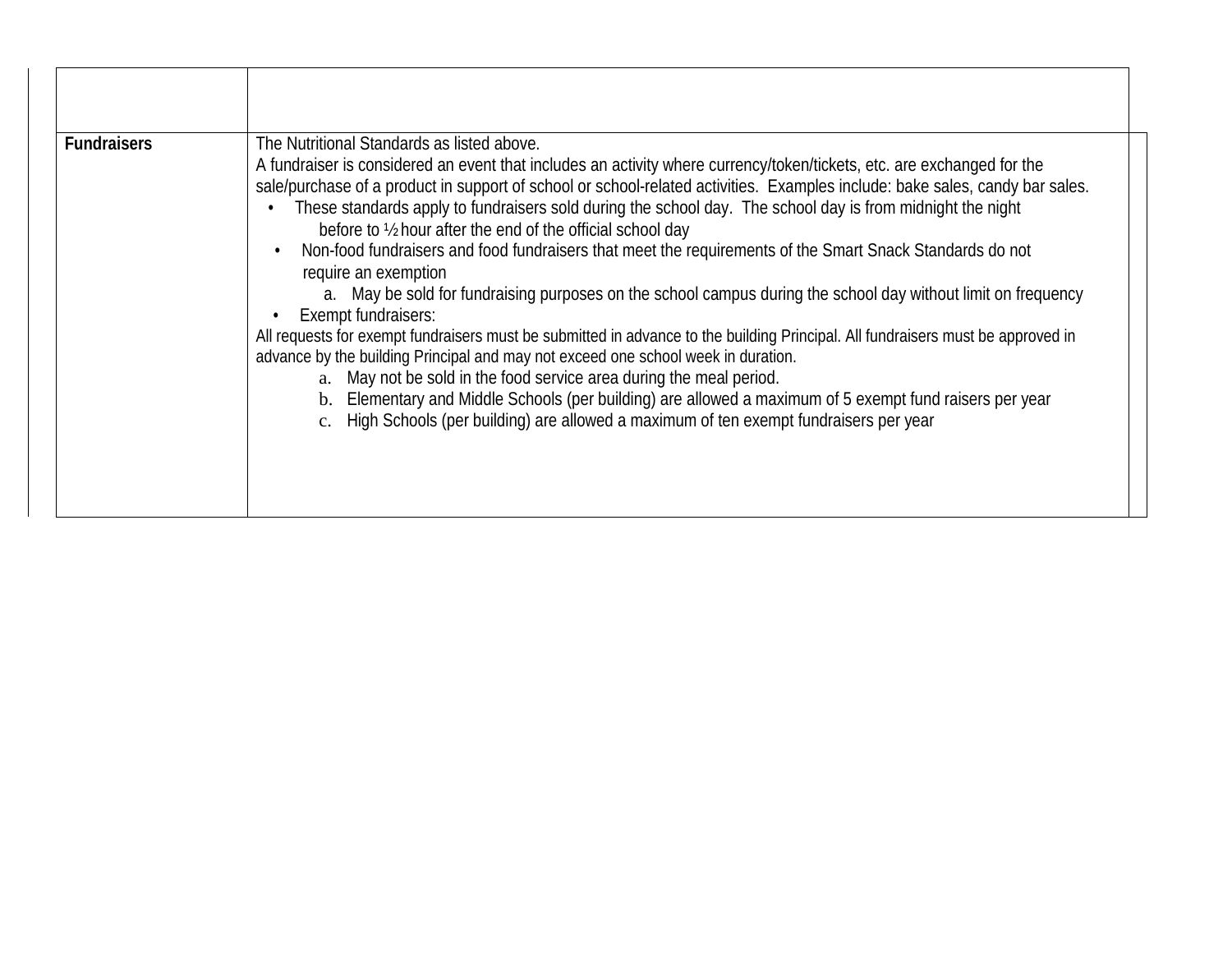| At the grade K-5 level, no food of any kind is permitted to be brought to school to be shared with students in connection with recognition<br>of birthdays, celebrations such as Halloween, holidays, Valentine's Day, cultural events, and end-of-the-year festivities at the grades<br>K-5 level. At the grade 6-12 level, foods brought to school for recognition of birthdays, celebrations, cultural events and end-of-the-<br>year festivities must be in compliance with the District's nutritional guidelines and procedures to maintain a safe environment for<br>students with life threatening allergies and other serious health issues.<br>Grades 6-12 level:<br>Classroom parties will offer minimal amount of foods (maximum 2-3 items) that contain added sugar as the first ingredient and<br>will provide the following:<br>Fresh fruits and vegetables<br>$\bullet$<br>Water, 100% fruit juice or milk<br>In addition, Nutritional Services Department will offer party lists/menus that include food and beverage choices that:<br>Are moderate in sodium content<br>Provide minimal to no trans fatty acids |
|----------------------------------------------------------------------------------------------------------------------------------------------------------------------------------------------------------------------------------------------------------------------------------------------------------------------------------------------------------------------------------------------------------------------------------------------------------------------------------------------------------------------------------------------------------------------------------------------------------------------------------------------------------------------------------------------------------------------------------------------------------------------------------------------------------------------------------------------------------------------------------------------------------------------------------------------------------------------------------------------------------------------------------------------------------------------------------------------------------------------------------|
| Provide items that contain > 2gm fiber per serving<br>$\bullet$<br>Offer fresh fruits and vegetables<br>$\bullet$<br>Offer water, 100% fruit juice or milk as the beverage choices<br>Do not offer any Foods of Minimal Nutritional Value (USDA regulation 7CFR 210 and 220)                                                                                                                                                                                                                                                                                                                                                                                                                                                                                                                                                                                                                                                                                                                                                                                                                                                     |
| Food shall not be used as a reward for classroom or school activities unless the reward is an activity that promotes a positive<br>nutrition message (i.e., guest chef, field trip to a farm or farmer's market etc.). Alternative ideas are listed on Nutrition Services<br>website.                                                                                                                                                                                                                                                                                                                                                                                                                                                                                                                                                                                                                                                                                                                                                                                                                                            |
| Homemade food is not permitted to be brought to school for the purpose of being shared during the school day with students either<br>by other students, teachers or other staff, or other persons.<br>Parents/guardians will be encouraged to promote their child's participation in the school meal program or to provide school<br>lunch and/or encourage the purchase of healthy alternatives.<br>All nutrition standards will be available to parents/guardians. Information regarding nutrition education and polices will be<br>available on an ongoing basis. Nutrition education outreach may include newsletters, open house, back to school nights etc.                                                                                                                                                                                                                                                                                                                                                                                                                                                                |
| School Stores: Food, snacks and beverages must comply with standards: Specific information available for School Stores.                                                                                                                                                                                                                                                                                                                                                                                                                                                                                                                                                                                                                                                                                                                                                                                                                                                                                                                                                                                                          |
| Any foods and beverages marketed or promoted to students on the school campus during the school day shall meet or exceed the<br>established federal nutrition standards (USDA Smart Snacks in School) and comply with established Board Policy and administrative<br>regulations.<br>Exclusive competitive food and/or beverage contracts shall be approved by the Board, in accordance with provisions of law. Existing<br>contracts shall be reviewed and modified to the extent feasible to ensure compliance with established federal nutrition standards,<br>including applicable marketing restrictions.                                                                                                                                                                                                                                                                                                                                                                                                                                                                                                                   |
|                                                                                                                                                                                                                                                                                                                                                                                                                                                                                                                                                                                                                                                                                                                                                                                                                                                                                                                                                                                                                                                                                                                                  |